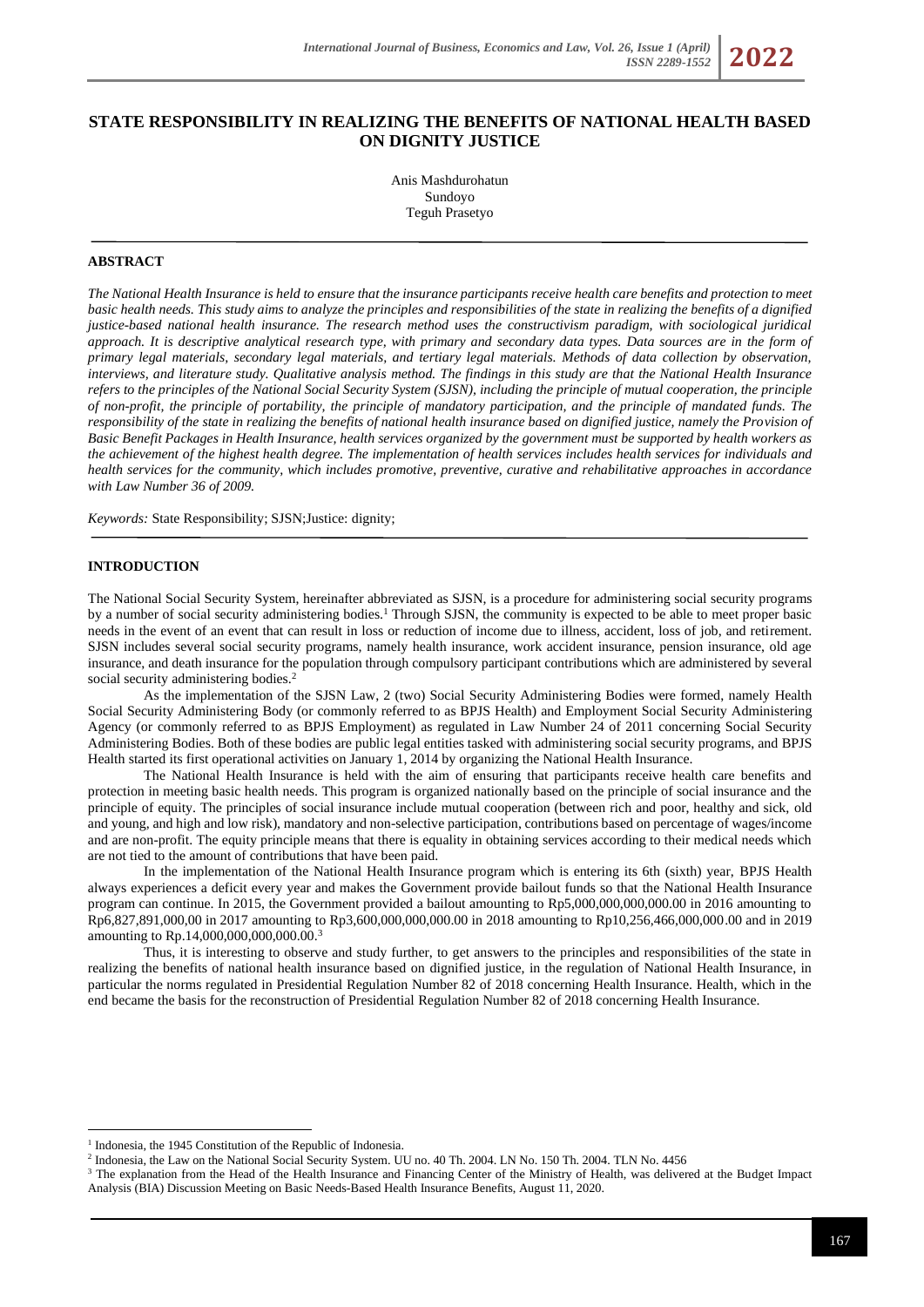# **RESEARCH METHOD**

Constructivism paradigm, a paradigm that views that the science of law is only dealing with laws and regulations. Law as something that must be applied, and more likely not to question the value of justice and its usefulness for society. The study of law and its enforcement only revolves around what is right and what is not right, what is wrong and what is not wrong and other forms that are more prescriptive. The research approach used in this research is sociological legal research or commonly called sociological juridical research<sup>4</sup>. In this study, law is conceptualized as an empirical phenomenon that can be observed in real life. The types of data used are primary and secondary data. To obtain primary data, the researcher refers to data or facts and legal cases obtained directly through research in the field, including information from respondents related to the object of research and practice that can be seen and relates to the object of research. The secondary data are done by means of literature study.<sup>5</sup> This secondary data is useful as a theoretical basis to underlie the analysis of the main problems in this study. The data analysis method used is qualitative analysis, namely by paying attention to the facts that exist in field practice which are then compared with the descriptions obtained from the literature study. From this analysis, it can be seen the effectiveness of the legal system that is educative.

### **RESEARCH RESULTS AND DISCUSSION**

#### **a. PRINCIPLES OF THE NATIONAL SOCIAL SECURITY SYSTEM (SJSN)**

With the enactment of Law Number 40 of 2004 concerning the National Social Security System, the Indonesian nation has had a Social Security system for all Indonesian people. In order to realize the objectives of the national social security system, it is necessary to establish an organizing body in the form of a public legal entity based on the principles of mutual cooperation, non-profit, openness, prudence, accountability, portability, mandatory participation, mandated funds, and the results of the management of the Social Security Fund are used entirely for program development and an amount of -the amount is for the benefit of the Participant.

The National Health Insurance refers to the following principles of the National Social Security System (SJSN):

1. The Principle of Mutual Cooperation

In SJSN, the principle of gotong royong means participants who are able to help underprivileged participants, healthy participants help those who are sick or who are at high risk, and participants who are the healthy help the sick. This is realized because SJSN membership is mandatory for all residents, without discrimination. Thus, through the principle of mutual assistance, social security can foster social justice for all Indonesian people.<br>2. Non-Profit Principle

Non-Profit Principle

The management of mandated funds by the Social Security Administering Body (BPJS) is a non-profit, not for profit oriented. On the other hand, the main objective is to fulfill the greatest interests of the participants. Funds collected from the community are mandated funds, so that the results of their development will be utilized as much as possible for the benefit of participants. The principles of transparency, prudence, accountability, efficiency, and effectiveness. These management principles underlie all fund management activities originating from participant contributions and the results of its development.

3. The Principle of Portability

The principle of social security portability is intended to provide continuous security to participants even if they change jobs or reside within the territory of the Unitary State of the Republic of Indonesia.

The principle of participation is mandatory

Mandatory participation is intended so that all people become participants so that they can be protected. Although participation is mandatory for all people, its implementation is still adjusted to the economic capacity of the people and the government as well as the feasibility of implementing the program. The first stage starts from workers in the formal sector, at the same time the informal sector can become participants independently, so that in the end the National Social Security System (SJSN) can cover all the people.

#### 5. Trust Fund Principle

Funds collected from participant fees are deposited with the organizing bodies to be managed as well as possible in order to optimize these funds for the welfare of participants. The principle of Social Security Fund Management Results is used entirely for program development and for the greatest benefit of the participants.

As mandated by Law Number 40 of 2004 concerning the National Social Security System, a Social Security Administration Agency was formed through Law Number 24 of 2011 concerning the Social Security Administering Body. With this Law, 2 (two) BPJS are established, namely BPJS Health and BPJS Employment. BPJS Health started operating in organizing the Health Insurance Program on January 1, 2014 and was the institutional transformation of PT Askes (Persero).

BPJS Health is tasked with building a network of Health Facilities that will cooperate in the delivery of health services. To ensure the availability and quality of health services for Participants, BPJS determines the selection criteria for Health Facilities and selects Health Facilities that are eligible to cooperate.

Then, BPJS Health is also tasked with monitoring and maintaining the network of health facilities by monitoring and evaluating the implementation of cooperation agreements/contracts, carrying out a service utilization review (utilization review), conducting re-selection during contract extensions (recredentialing).

<sup>4</sup> Sukarmi, Anis Mashdurohatun, and Denny Suwondo, Impact of Traffic Congestion on Economic Welfare of Semarang City Community, Journal of Xidian University, Volume 16, Issue 2, 2022,pp.569-579.

<sup>5</sup>Anis Mashdurohatun, Yuris Tri Naili, Teguh Prasetyo, Amin Purnawan, "Regulating The Management Of Private Higher Education Based On The Values Of Justice", Journal Of Legal, Ethical And Regulatory Issues; Vol. 24, Iss. 5, (2021).pp. 1-9.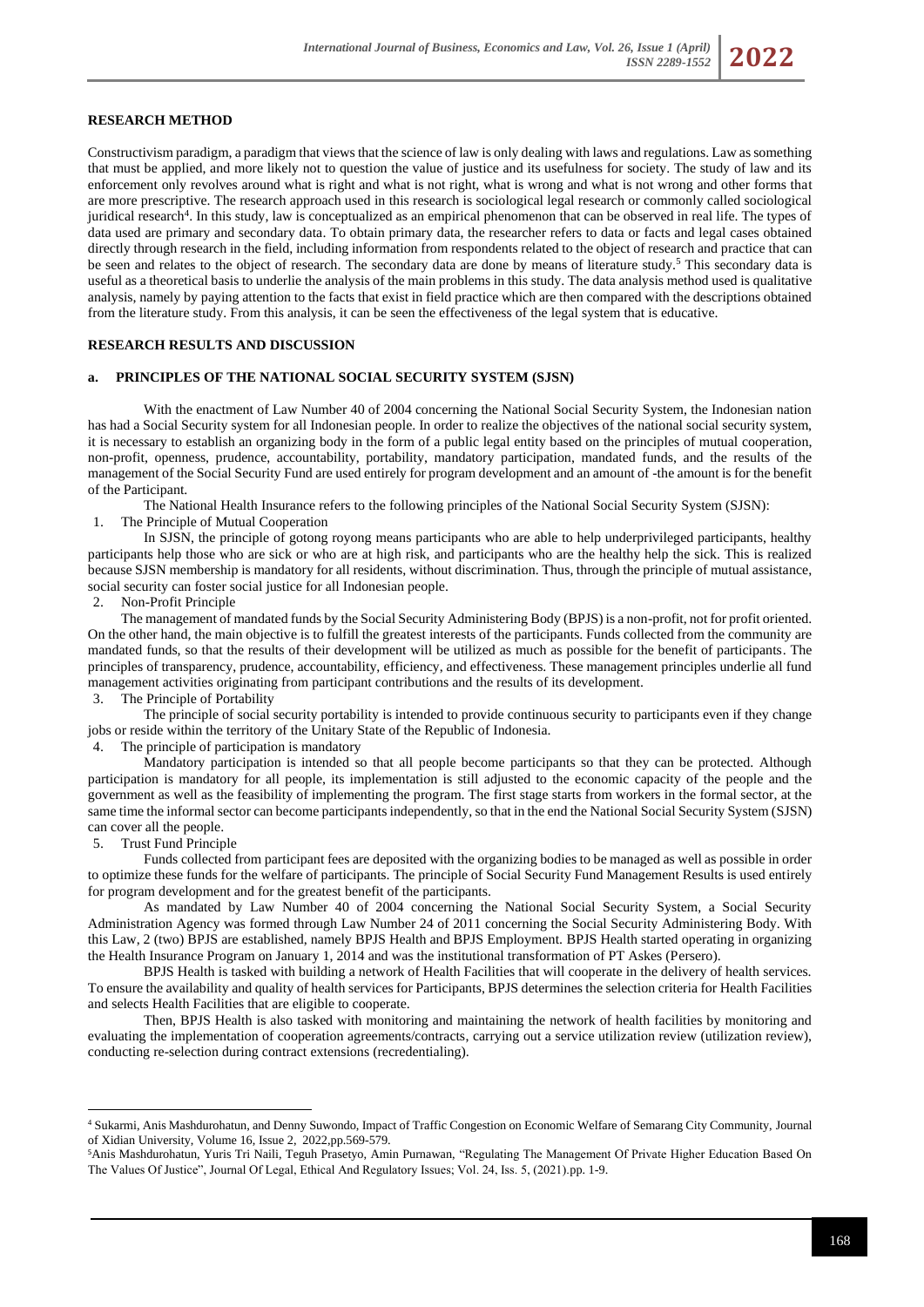Dignified justice is a concept of justice based on Pancasila, one of which is imbued with the precepts of a just and civilized humanity, so that dignified justice can be concluded as justice that places humans according to their nature, or justice that humanizes humans. "The scope of the theory of dignified justice is not only the disclosure of the abstract dimensions of the applicable legal rules and principles. <sup>6</sup>Furthermore, the dignified justice theory also reveals all the legal rules and principles that apply in the legal system, in this case the legal system referred to as the Indonesian positive legal system; or a legal system based on Pancasila. That is why, Dignified Justice, is mentioned in the title of this book as a legal theory based on Pancasila."<sup>7</sup> The theory of dignified justice is not only concerned with the layers of legal foundations that appear on the surface of a legal system. Justice is one of the goals of law in addition to legal certainty and legal benefits. The essence of law rests on the idea of justice and moral power. The idea of justice is never separated from its relation to the law, because talking about the law, clearly or vaguely, is always talking about justice too."

In the theory of dignified justice, justice is a legal goal which simultaneously or automatically contains legal certainty and usefulness. The essence of law rests on the idea of justice as a value that has moral strength. The view of the dignified justice theory is in line with the view that justice is never separated from its relation to the law, because talking about law, clearly or vaguely, is always talking about justice as well. In the perspective of dignified justice theory, the purpose of law, namely justice, rests on the idea that law is to humanize humans.

The theory of benefit (*al-istislah*)<sup>8</sup> is a study that is so popular among scholars of Islamic law and is generally understood as the equivalent of the term *al-mashalih al-mursalah*<sup>9</sup> in the study of *maqashid al-syari'ah* (the purpose of the revelation of shari'ah). National Health Insurance in an Islamic perspective, where the benefits of the National Health Insurance are closely related to the protection of the soul (*maqashid al-nafs*), so that in formulating the policy these benefits must be carefully considered in order to realize the mental protection (*maqashid al-nafs*).

Basic services vary from country to country depending on social, economic and epidemiological conditions. Basic services have been established, the state must prepare the ability of health workers, medicines, tools and health resources needed to provide health services. Determination of basic health benefits aims as a reference in achieving various development expectations, namely increasing efficiency, equity, accountability, political empowerment and reducing poverty levels, there are key justifications in determining basic health benefits, namely:

a. Determination of the main priorities based on effectiveness and cost, namely the selection of interventions based on cost-effective health services with a large impact on improving health status

b. Poverty reduction. Some diseases can cause a family to become poor, it is hoped that with these basic benefits it can prevent these conditions

c. even distribution. Basic health benefits explain the minimum services that must be available to everyone without any discrimination so that equity will be achieved.

d. Political empowerment and accountability, with basic benefits that must be provided to everyone will involve various parties including the government, health facilities and insurance companies.<sup>10</sup>

Based on Presidential Regulation No. 72 of 2012 explains that the health financing model in Indonesia is a health system with mixed health financing, for public services it is financed through taxes while private services are financed in insurance/social security schemes.

In Law Number 36 of 2009, the determination of basic health services refers to the category of health services, namely public health services and services. In Government Regulation Number 2 of 2018 concerning Minimum Service Standards, it regulates basic services whose funding is sourced from the APBN/APBD while basic clinical services, ideally include the basic benefit package in the health insurance program.

# 1. Provision of Basic Benefit Packages on Health Insurance

The basic benefit package is a number of individual services that are covered under a social health insurance program. Determination of the basic benefit package is important so that equitable distribution of health services can be realized. The benefit package guaranteed in health insurance is a comprehensive service that is adjusted to the availability of funds. The basic benefit package should be aimed at improving the primary health goals, ensuring financial protection and responding to consumer needs. In addition, the basic benefit package must ensure program continuity, equal distribution of services, efficient and affordable

<sup>6</sup>Anis Mashdurohatun Lestari, F., And Uki Tukinah. (2020) Consumer protection of the listing of standard clause in e-commerce transactions based on the value of Pancasila justice. International Journal of Advanced Science and Technology, 29 (6), pp. 1520-1531.

<sup>7</sup>Teguh Prasetyo, 2017, Pembaruan Hukum, Perspektif Teori Keadilan Bermartabat, (Malang: Setara Press, 2017), pg. 43.

<sup>8</sup> This term is based on the Qur'an Surah Al-Baqarah verse 220 which is translated as follows, "…and they ask you about orphans, say that doing good to them is better, and if you associate with them, then they are your brothers. . And Allah knows who does mischief from the one who makes repairs…". As for the definition of istishlah according to the terminology of experts, there are different formulations among scholars. Among them, Al-Gazali, istishlah is maslahah that does not have evidence from the syara 'in the form of certain texts that indicate its cancellation and not taken into account. According to Abdul Wahab Khallaf, mashlahah mursalah is maslahah that is not prescribed by shari'a and there is no shari'a argument' to admit or reject it. According to Moh. Adib Salih, mashlahah mursalah is maslahah which is included in the formation of law (by shari'ah) and according to its purpose, and does not have a specific argument from syara' to be accepted or rejected. According to Abu Zahrah, istishlah is maslahah that is in line with maqashid al-syari' and there are no specific instructions that prove it is recognized or rejected. See Nur Asiah, Istislah and Its Application in the Determination of Islamic Law, Journal of Dictum Law, Volume 14, Number 2, December 2016

<sup>9</sup> The scope of al-mashalih al-mursalah is every benefit that is included in the purpose of making shari'ah (maqashid al-syari'ah), which consists of five main benefits, namely maintaining religion (maqashid al-din), protecting souls (maqashid li al-din), guarding reason (maqashid li al-'aqli), guarding offspring (maqashid li an-nasabi), and guarding property (maqashid al-mali). See Mursyidin Ar-Rahmaniy, Al-Istislah Theory in the Application of Islamic Law, Journal of Islamic Law and Al-Qadha Legislation, Volume 4, Number 2, 2017. <sup>10</sup> 23 WHO, op.cit.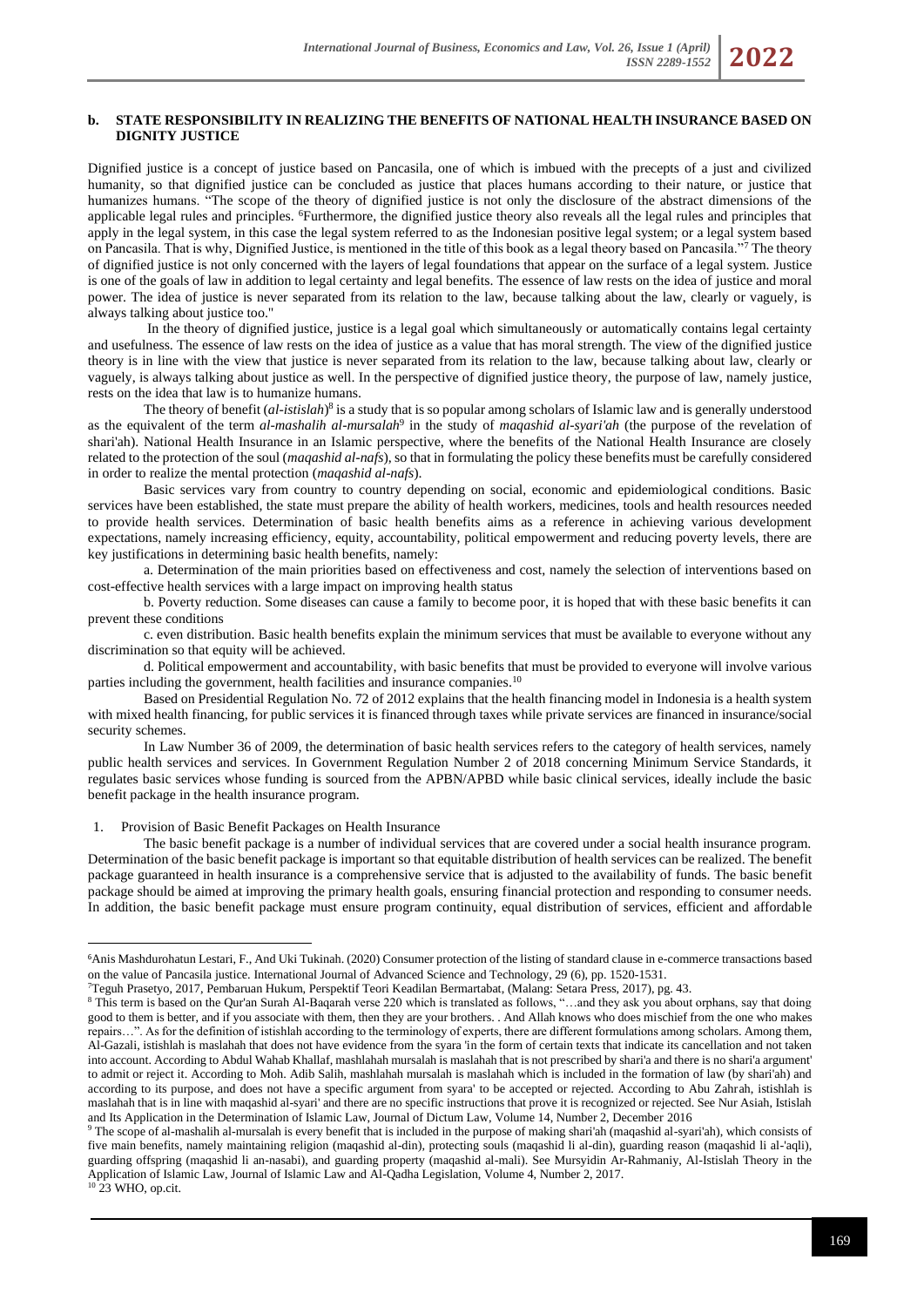costs.<sup>11</sup> Benefit package that guarantees in the program, to calculate program income, the determination of the benefit package takes into account the following elements: a. Epidemiological perspective, helps in identifying common diseases and causes of death. b. Cost-effectiveness perspective, on minimum services for public health services and also clinical services, which consist of sick child services, family planning, prenatal and delivery services, treatment of tuberculosis cases and sexually transmitted diseases. c. Equity Perspective. The same and standardized health services are available in health facilities for groups of people who have the same needs/horizontal equity. Some health services are too expensive and cannot be excluded from the benefit package because they are more cost-effective in reducing mortality and improving quality of life. Consideration of health services for chronic and severe diseases and health conditions that affect a person's entry into poverty/vertical equity. Consideration of disease prevention efforts at the individual and family level so as to avoid poverty. d. Formulation of benefits packages and health service providers. Service providers determine what services are needed and financed through the social health insurance scheme,<sup>12</sup> while the implementation of the health insurance program determines a list of services that are guaranteed/positive and not guaranteed by the provider, so it is difficult to determine payment scenarios for different health facilities. e. The concept of support value.

Another assessment of health insurance is determined by the magnitude of the cost burden, which is in accordance with the purpose of health insurance in maximizing the carrying value without forgetting the contribution that must be made by the community.<sup>13</sup> The benefit package consists of three categories, namely intervention-related criteria, disease-related criteria, and community-related criteria, with criteria<sup>14</sup> that are often used, namely: cost-effectiveness, effectiveness, equity, budget impact, and necessity and burden of disease.

In making the social health insurance benefit package, the following steps are needed, namely: a. Assess the current state, by analyzing the situation of the availability and capabilities of the existing infrastructure. b. Analysis of service utilization patterns. The pattern of utilization of health services describes the use of services in hospitals for outpatient and inpatient care, and FKTP for outpatient services. The results of the analysis are needed in determining medical costs and planning for future health infrastructure modifications. The level of use is influenced by several factors, namely patterns of illness, clinical practice, availability of the latest infrastructure, financing mechanisms, co-payments, and the culture and habits of patients at home. c. Determine strategic goals and priorities. The health services used as well as catastrophic services with preventive intervention are services that are included in the positive list. A number of high-priority interventions and services can be selected through a list that serves as the initial package to be built as the base package. d. Health promotion and education. Social health insurance can support the activities and tasks of public health organizations in the implementation of health promotion and education which is manifested in the form of: - Social health insurance that pays for health facilities in fulfilling tasks and health education - The organizer integrates the payment system through co-payment or reimbursement by doing risky life, namely doing risky sports, drug abuse and smoking habits. - The organizers issue an additional permit for workers who have jobs in risky and unhealthy places. e. Making standards in diagnosis and treatment services. After the definition of the basic benefit package, standard guidelines for diagnosis and treatment as well as the proper use of drugs must be available as part of the quality assurance mechanism. f. Selection of health facility providers g. Basic benefit package h. Quality assurance i. Scaling up<sup>15</sup>

#### 2. Products of laws and regulations related to the right to health as part of the right to a decent life

Article 28H of the 1945 Constitution explains that everyone has the right to live in prosperity, to have a place to live and to have a good and healthy environment and have the right to health services. The right to health services is further regulated in Article 9 of Law Number 39 of 1999 concerning Human Rights which also regulates women and children who have special rights, where women have the right to obtain special protection in work that threatens safety and is related to the function of reproduction, namely health services such as menstruation, pregnancy, childbirth and the opportunity to breastfeed children, while the rights of children are contained in Article 62 explaining the rights of children to obtain health services and proper social security adjusted to their physical and mental spiritual needs, while Article 5 of the Law - Law Number 36 Year 2009 explains that health services are the right of everyone with safe, quality, and affordable health services.

In achieving a state of health both physically, mentally and spiritually as well as socially where it is possible for people to live productively, socially and economically,<sup>16</sup> the government has the responsibility to plan, manage, implement, foster, as well as supervise the implementation of equitable and affordable health efforts. includes the implementation of national health insurance, where the community has the obligation to respect the right of everyone to obtain a healthy environment by living a healthy life, improving health status, and participating in social health insurance.<sup>17</sup>

### 3. Legislation regarding Health Insurance and Social Insurance

Sources of financing for the provision of health services come from the government, local government, private sector, community and other sources. This is in accordance with Article 172 of Law Number 36 of 2009, where the funding allocated by the government is aimed at public health services with a priority for the poor, neglected children, elderly groups, while health financing from private sources is managed through a system national social security based on Law Number 40 of 2004 concerning SJSN and/or commercial insurance which refers to Law Number 3 of 1992 in conjunction with Law Number 40 of 2014. In Law Number 40 of 2004 concerning the National Social Security System which contains social security arrangements, one of which is a health insurance program which has the aim of ensuring all program participants receive health care and protection to fulfill basic

<sup>11</sup> N. Mboi, op.cit., hal 91–97.

<sup>12</sup> Anna Kurniati, Ellen Rosskam, Ferry Efendi, op.cit.,

<sup>13</sup> Charles Normand, Alex Weber, Social Health Insurance: A Guidebook For Planning. (Germany: VAS – Verlag für Akademische Schriften, 2019)

<sup>&</sup>lt;sup>14</sup> Ramin Hayati, et al, Scoping Literature Review on The Basic Health Benefit Package and Its Determinant Criteria. 26, s.l.: Globalization and Health Biomed Central, Vol. 14, 2018.

<sup>&</sup>lt;sup>15</sup> Charles Normand, Alex Weber, op.cit.

<sup>&</sup>lt;sup>16</sup> WHO, State of The World's Nursing 2020: investing in education, jobs and leadership, 2020.

<sup>&</sup>lt;sup>17</sup> WHO, Arguing for Universal Health Coverage. (Geneva: World Health Organization, 2013).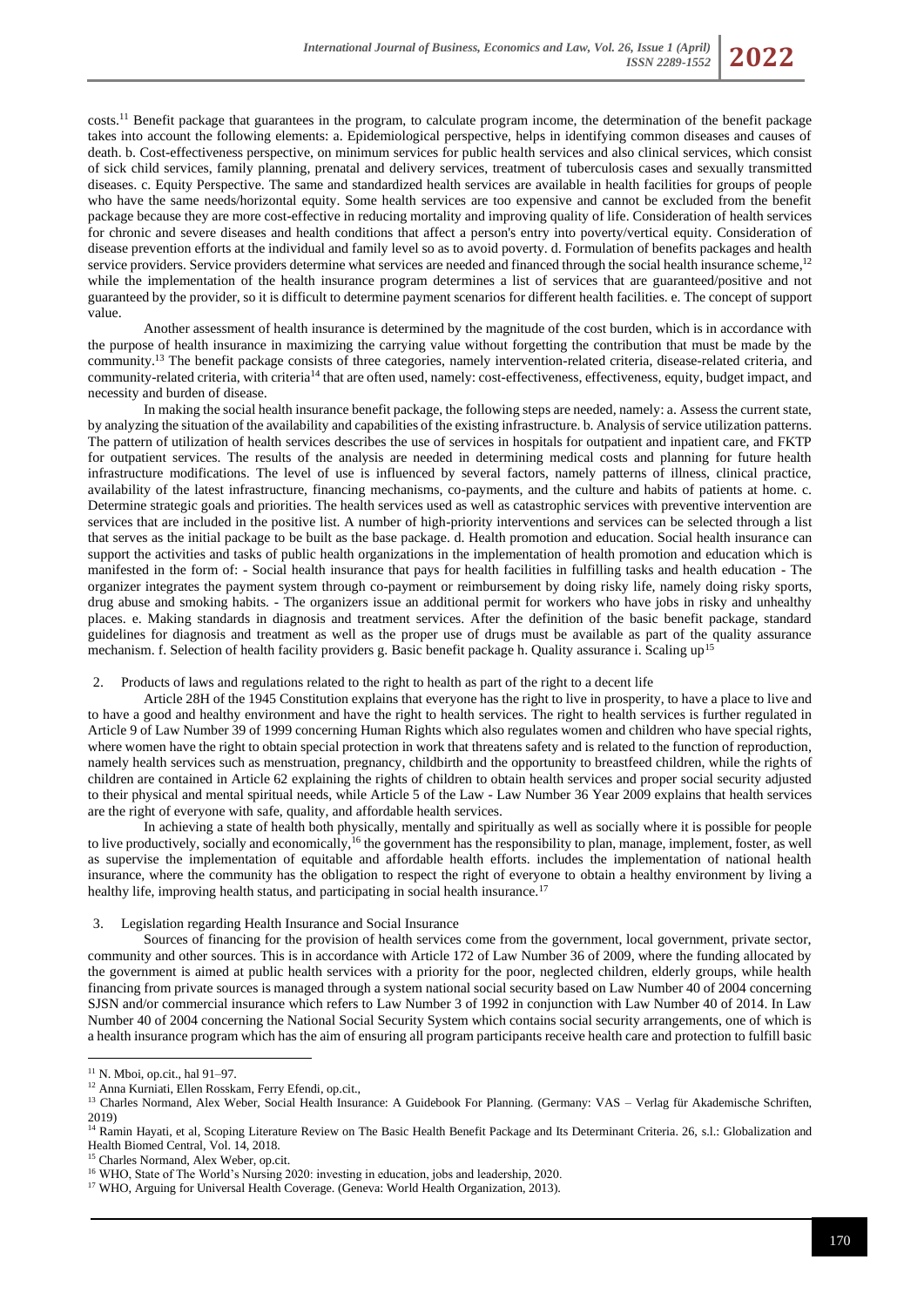needs for health, where program participants include all citizens who pay contributions or contributions that have been paid by the government.

The implementation of the program on health insurance is based on the principles of social insurance (i.e. an insurance program with the aim of providing financial protection, the risk of being transferred can be calculated, the risk of costs not being insured) and equity (which is the principle of equality in obtaining standardized health services according to the medical needs of each participant). while the principle of social insurance is based on Law 40 of 2004, which includes mutual cooperation among participants, compulsory participation without going through selection, contributions based on a percentage of wages and being non-profit.

The implementation of the social security program of the Social Security Administering Body (BPJS) in accordance with Law Number 24 of 2022, is based on the following principles:

a. The principle of mutual cooperation, namely jointly among all participants to bear the burden of social security costs, namely participants are required to pay a premium according to their income level. b. Non-profit principle, which prioritizes business management by prioritizing results in the development of funds for the benefit of participants. c. The principle of openness makes it easier for participants to access good, complete, clear and precise information. d. The principle of prudence, managing funds carefully, thoroughly, safely and in an orderly manner. e. The principle of accountability, with the implementation of programs and financial management that are carried out accurately and then accounted for. f. The principle of portability provides guarantees for participants to access health services even if participants change their place of work or residence in the territory of the Republic of Indonesia. g. The principle of participation is mandatory, residents must become program participants in stages. h. The principle of Trust Funds, Contributions and Development Results Funds, which are deposited by participants which can be used for the maximum benefit of participants. i. Principles The results of the management of social security funds are intended as program development and for the benefit of the participants as much as possible.<sup>18</sup>

The benefits of the health insurance program are services for individuals, consisting of promotive, preventive, curative and rehabilitative services which include drugs and medical consumables according to the needs of participants.

In the attachment of Article 22 of Law Number 40 of 2004, health services are the benefits of the program consisting of health services and counseling, outpatient care, inpatient care, family planning services, immunization, emergency room services and other actions including heart surgery. All health services are carried out according to standardized quality and types of services to ensure program sustainability and participant satisfaction.<sup>19</sup> With the breadth of health services, it is adjusted to the changing needs of participants and the financial capacity of BPJS so that caution is needed.

4. Legislation related to Health Services and Efforts (Health Services).

Health services organized by the government must be supported by health workers as the achievement of the highest degree of health. The implementation of health services includes health services for individuals and health services for the community, which includes promotive, preventive, curative and rehabilitative approaches in accordance with Law Number 36 of 2009.

Individual health services are measures aimed at curing disease and restoring one's health, while for public health services it is aimed at maintaining and improving health in the community or group which includes preventing the spread of disease. The implementation of health services in accordance with the mandate of Law Number 36 Year 2009, consists of: Health Services (Individual Health Services, Public Health Services); Traditional Health Services (Services Using Skills, Services using potions); Health Promotion and Disease Prevention; Healing of disease with its recovery through organ transplantation, implanting drugs and/or medical devices, reconstructing plastic surgery, and using stem cells; reproductive health (pre-pregnancy, pregnancy, childbirth, and after delivery; pregnancy management, contraceptive devices, and reproductive health); family planning; school health; sports health; health services for disasters (health services in emergency response; post-disaster health services); blood service; Dental and oral health (individual dental health services, services; community dental health; school dental health efforts); prevention of visual and hearing impairments; security and use of pharmaceutical preparations and medical devices; dimension health; food and beverage security; maternal and child health (pregnancy period; exclusive breastfeeding for 6 months; complete immunization; parenting; protection from discrimination and violence); safety of addictive substances; post-mortem; adolescent health; health of the elderly and people with disabilities; Nutrition for all life cycles begins in the womb (improvement of diet according to balanced nutrition; improvement of nutrition awareness behavior, physical activity, and health; improvement of access and quality of nutrition services in accordance with advances in science and technology; and improvement of food and nutrition awareness systems); occupational health; infectious and non-communicable diseases; mental health; environmental Health.

In Presidential Regulation Number 72 of 2012 concerning the National Health System, it is explained that health efforts are health services that include improvement, prevention, treatment and recovery, which can be carried out with conventional or traditional, alternative and complementary health services with education and training that prioritizes safety, quality, and useful. The priority of health efforts to efforts that have great power in achieving development goals in the health sector specifically for vulnerable groups, namely mothers, infants, children, the elderly and the poor. In Presidential Regulation No. 72 of 2012, health efforts are divided into three levels of effort and implementation in an integrated, sustainable, and complete manner in a unified service system that refers.

# **CONCLUSION**

The principles of the National Social Security System (SJSN) include the principle of mutual cooperation, the principle of nonprofit, the principle of portability, the principle of mandatory participation, and the principle of trust funds. The responsibility of the state in realizing the benefits of national health insurance based on dignified justice, namely the Provision of Basic Benefit Packages in Health Insurance, health services organized by the government must be supported by health workers as the

<sup>&</sup>lt;sup>18</sup> Indonesia, Law Number 24 of 2011 concerning the Social Security Administration (BPJS). Jakarta

<sup>&</sup>lt;sup>19</sup> Ratna Dwi Wulandari, Agung Dwi Laksono, Ratu Matahari, The Effects of Health Insurance on Maternity Care in Health Services in Indonesia. International Journal of Innovation, Creativity and Change. Volume 14, Issue 2, 2020.